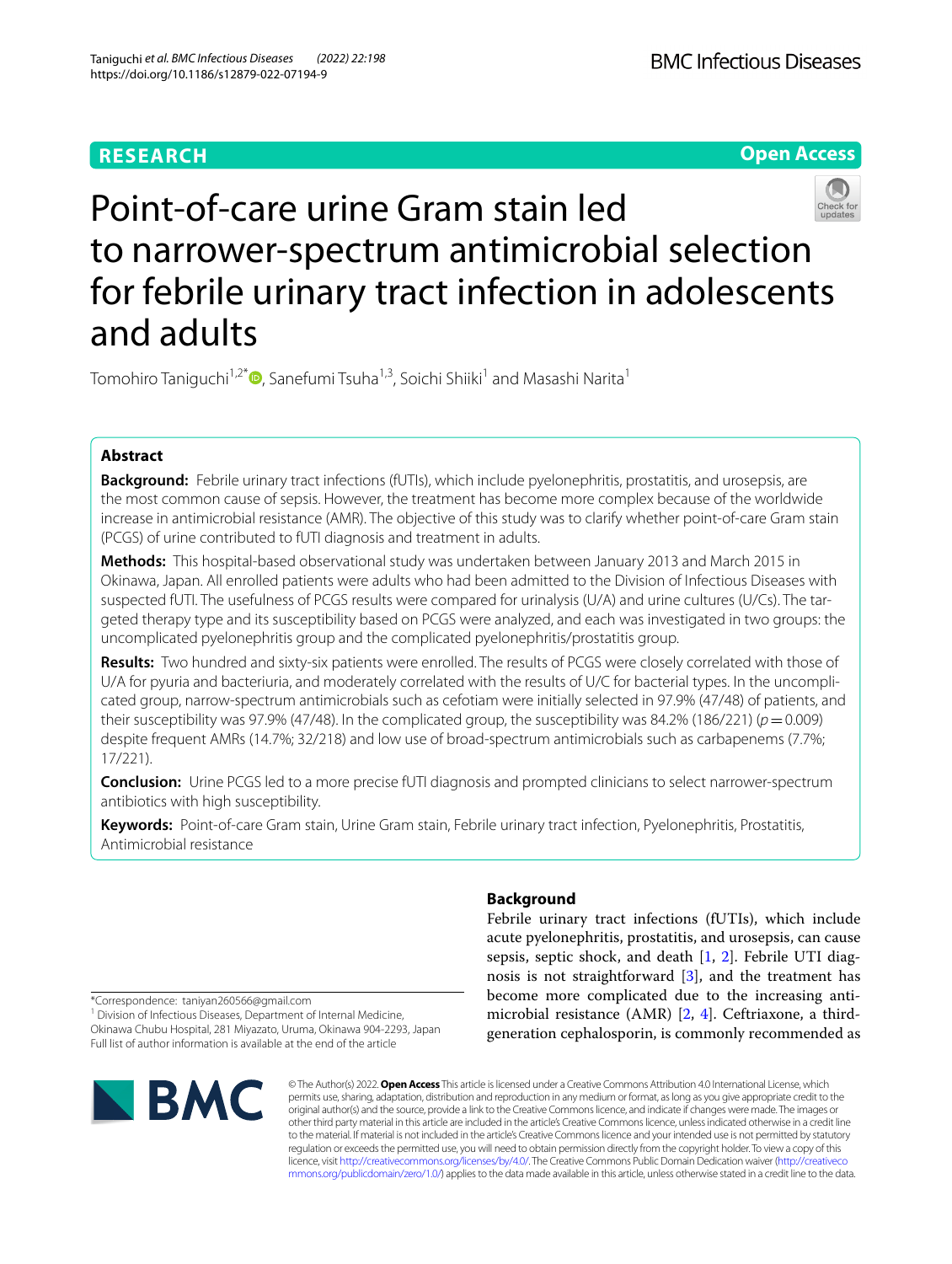an empirical treatment for uncomplicated pyelonephritis, while carbapenems are recommended for complicated pyelonephritis because of the concern about an increase in extended-spectrum beta-lactamases (ESBLs) [\[5\]](#page-10-4).

Gram staining in clinical microbiology assists in diagnosing fUTI, while evidence for the fUTI treatment strategy is limited [[3](#page-10-2), [6](#page-10-5)]. Point-of-care Gram stain (PCGS) performed by clinicians has reduced broad-spectrum antimicrobial overuse at Okinawa Chubu Hospital (OCH) in Japan [[7](#page-10-6)]. Urine PCGS has been used here in children [[8\]](#page-10-7). However, the usefulness of PCGS in diagnosing and treating fUTI in adults has never been investigated, and its clinical impact remains unclear.

The objective of this study was to clarify whether urine PCGS contributed to etiologic agent estimation and targeted treatment of fUTI in adults. In addition, fUTI patients were divided into uncomplicated and complicated groups because patients with complicated pyelonephritis are more likely to have AMR [\[9](#page-10-8)]. For each group, we investigated whether PCGS detected pyuria and bacteriuria, estimated bacterial types, and promoted narrower-spectrum antimicrobial use and efective treatment. On the basis of our fndings, we recommend using urine PCGS to ensure a more precise fUTI diagnosis and to select narrower-spectrum antimicrobial agents.

## **Methods**

## **Study design and setting**

This was a single hospital-based, retrospective observational study. The study setting was OCH, Japan. Approximately 39,000 patients visit the emergency room (ER) annually and nearly 7,000 patients are hospitalized after attending the ER each year [[10](#page-10-9)]. Most patients with a suspected fUTI are initially examined in the ER. Adolescent and adult patients who are diagnosed with fUTI and who need to be hospitalized are admitted to the Division of Infectious Diseases. Patients with complicated pyelonephritis requiring surgical interventions such as double-J stent insertion, suprapubic cystostomy, or nephrostomy are admitted to the Department of Urology.

## **Case defnitions and data collection**

Febrile UTI was considered if a patient had symptoms of systemic infammation (fever, chills, and malaise) and bladder symptoms (urinary frequency, urgency, and dysuria), which was supported by urinalysis (U/A) results that showed pyuria or bacteriuria (or both) and urine culture (U/C) results that showed substantial concentrations of a uropathogen [[1\]](#page-10-0). Febrile UTI patients were divided into the following two groups: the uncomplicated group, which included patients with uncomplicated pyelonephritis; and the complicated group, which included patients with complicated pyelonephritis and prostatitis. Uncomplicated pyelonephritis was defned as acute pyelonephritis in women who did not have any underlying diseases and were not pregnant [\[11\]](#page-11-0). Complicated pyelonephritis was defned as acute pyelonephritis in patients who had underlying diseases such as neurogenic bladder, indwelling bladder catheter, diabetes mellitus, or prostate hypertrophy, or patients whose kidney had urolithiasis, abscess, or emphysematous pyelonephritis/cystitis. Undefned cases were categorized into the complicated group [\[11\]](#page-11-0). Prostatitis was defned as fUTI without fank pain, with prostate tenderness, or a signifcant increase in prostate-specifc antigen (PSA) or an imaging diagnosis [[9,](#page-10-8) [12](#page-11-1)].

In this study, all patient information was collected from medical charts between January 2013 and March 2015. The inclusion criteria were all patients aged 15 years or older who were admitted to the Division of Infectious Diseases and finally diagnosed with UTI. The exclusion criteria were as follows: (1) uncomplicated cystitis; (2) previous antibiotics exposure within 48 h; (3) PCGS not examined or U/C not submitted; (4) not diagnosed with a fUTI after admission; (5) patients with co-infection other than fUTI; (6) transferred to another hospital from the  $ER$ ; and  $(7)$  data insufficient.

## **Urinalysis and urine culture**

Clean-voided midstream urine or urine collected with a disposable catheter was used for PCGS in the ER. For patients with indwelling urinary catheters, urine was collected directly from the catheter rather than from the urine bag. The residue specimen was then delivered to the laboratory for U/A and U/C. If catheter-associated urinary tract infection was suspected, the catheter was replaced. U/A was performed after centrifugation without staining by a technician and using an automated urine analyzer (Aution Hybrid, Arkray, Kyoto, Japan). The pyuria result was considered to be positive when five or more leukocytes per  $400 \times$  magnification field (high power feld: HPF) were observed, and the number of leukocytes was quantified. The bacteriuria result was considered to be positive if an average of one or more bacteria was identifed in a HPF of view, and the number of bacteria was semi-quantified as follows:  $1+$ , an average of one or more in one visual field;  $2+$ , many in one visual field; and  $3+$ , a large number in one visual field.

U/C was performed by a technician using uncentrifuged urine. The number of bacteria was quantified using quantitative medium (Caldip Plus, Merck, Darmstadt, Germany). If the urine sample amount was insufficient, this quantifcation was omitted, but semi-quantifcation was confrmed using culture plates. If Gram-positive rods such as *Bacillus* or *Corynebacterium*, coagulase-negative staphylococci other than *Staphylococcus lugdunensis* or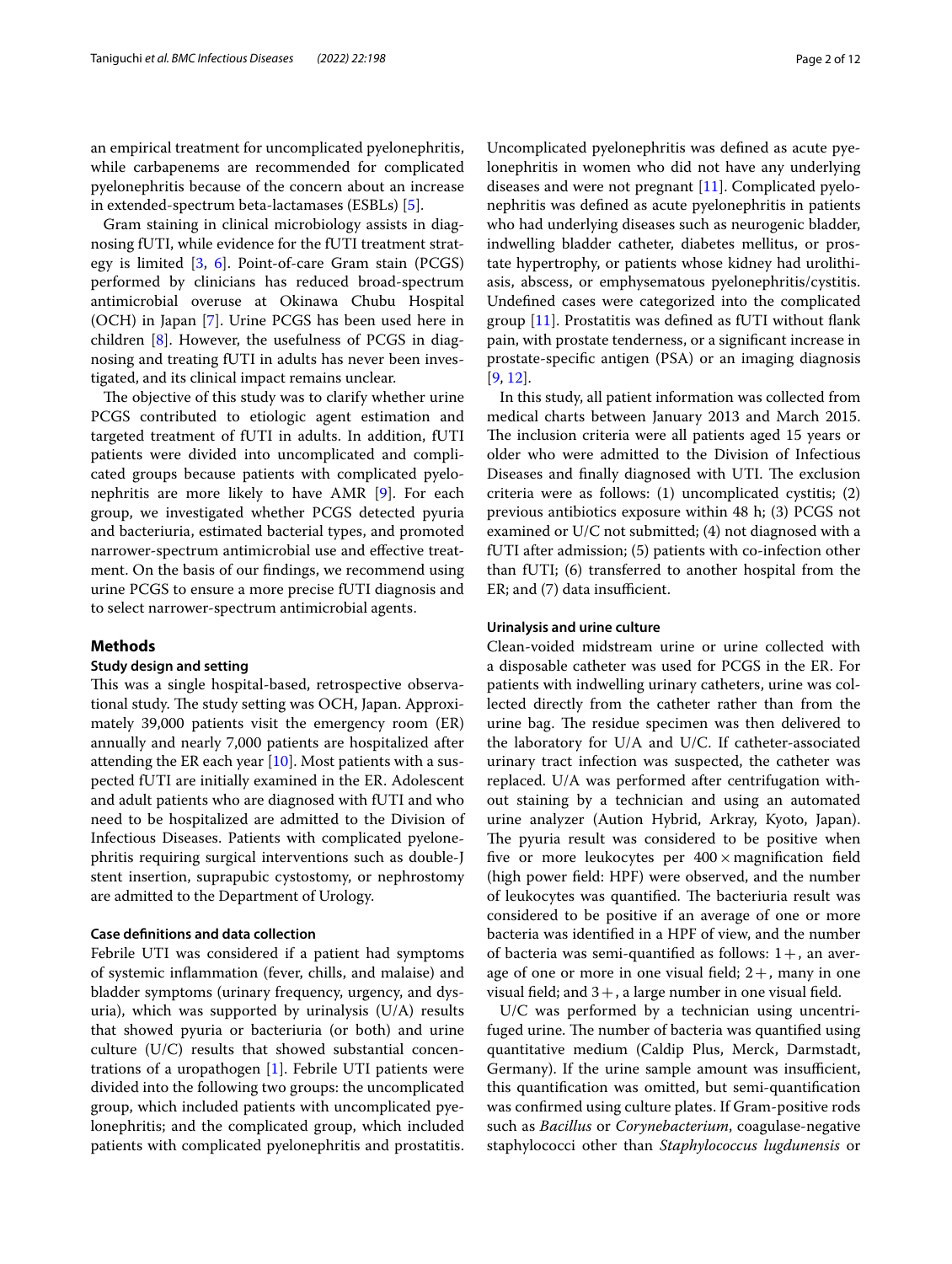*Staphylococcus saprophyticus*, or other skin or vaginal normal flora grew in the culture, it was considered to be contaminated and non-pathogenic.

Enterobacteriaceae with ESBL-producing or AmpCpositive or carbapenem-resistant, carbapenem-resistant *Pseudomonas aeruginosa*, methicillin-resistant *Staphylococcus aureus*, and vancomycin-resistant *Enterococcus* were considered to indicate AMR.

## **Blood culture**

At least two sets of blood cultures, which included aerobic and anaerobic bottles with Bactec Plus resin medium (Becton, Dickinson and Company, Franklin Lakes, NJ, USA), were taken from the upper or lower limbs but not from the femoral vessels. All bottles were incubated for at least 5 days using the Bactec 9240 system, which is an automated blood culture system [\[13](#page-11-2)]. Coagulase-negative staphylococci, *Bacillus*, *Propionibacterium*, *Micrococcus*, *Clostridium*, and α-streptococci were considered to be potential skin contaminants [\[13\]](#page-11-2). With the exception of α-streptococci, if any of these grew in only one set of blood cultures, it was considered to be a contaminant.

## **PCGS and antimicrobial selection**

PCGS was performed and interpreted by physicians in the ER soon after urine samples were obtained. Uncentrifuged urine specimens were placed on glass slides, fxed with a fame or hot air blower, and Gram-stained using Barmii M (Muto Pure Chemicals, Tokyo, Japan). We used a four-step dyeing procedure including crystal violet, 2% iodine sodium hydroxide, acetone ethyl alcohol, and  $0.1\%$  fuchsine. The slides were examined in the ER by in-house staff members including trained resident physicians (postgraduate years 1 and 2, called junior residents) to identify each etiologic agent and select an appropriate targeted antimicrobial therapy [\[7](#page-10-6), [14\]](#page-11-3). Physicians examined the slides using conventional light microscopy at  $100 \times$  magnification and then at  $1000 \times$  magnification under immersion oil. If leukocytes were visible, the patient was considered to have pyuria, and the number of leukocytes was semi-quantifed as follows: an average of < 1 in one per visual field (1000  $\times$ ) was  $\pm$ ; an average of 1 to 9 was  $1+$ ; 10 to 99 was  $2+$ ; and > 99 was  $3+$ . Similarly, if bacteria were present, the patient was considered to have bacteriuria, and the number of bacteria was semiquantified as follows: an average of  $< 1$  per visual field  $(1000 \times)$  was  $\pm$ ; an average of 1 to 9 was 1+; 10 to 99 was  $2+$ ; and > 99 was  $3+$ . All findings were confirmed by senior residents (postgraduate years 3 to 5) and attending physicians. If the junior residents' interpretation difered from that of senior residents or attending physicians, direct feedback to the junior residents was given from an educational viewpoint.

PCGS has been used for a practical and useful diagnostic tool since 1976 at OCH [\[7](#page-10-6)]. All junior residents in the frst year rotate to the division of infectious diseases for 2 weeks and receive basic education on infectious diseases. In addition, junior residents of internal medicine or primary care in the second year rotate to the division for over a month, as do senior residents in their elective months. All attending physicians in the division also received education on infectious diseases as alumni of the internal medicine residency program of OCH.

Annual cumulative antimicrobial susceptibility test data were reported and distributed to medical staf by the bacteriology laboratory. The organisms that were estimated using PCGS led physicians to select antibiotics along with the cumulative antibiogram. For example, 1415 cultures were positive for *Escherichia coli* in 2015, the sensitivity of which to ampicillin was 62%, ampicillin/ sulbactam 69%, cefotiam (a second-generation cephalosporin, alternative to cefuroxime in Japan) 82%, cefmetazole (a cephamycin, alternative to cefoxitin in Japan) 99%, cefotaxime 84%, tobramycin 94%, and ciprofloxacin 79%. ESBL strains accounted for 16% of the bacteria cultured. In another example, 404 cultures were positive for *P. aeruginosa*, and the sensitivity to piperacillin was 95%, while that of ceftazidime was 96%, aztreonam 91%, imipenem/cilastatin 95%, tobramycin 99%, and ciprofloxacin 93%. During this study, the cumulative antibiogram was updated yearly from 2013 to 2015.

In urine PCGS, medium- or large-sized Gramnegative rods suggested *E. coli*, *Proteus mirabilis*, or *Klebsiella pneumoniae*. In these cases, cefotiam 1 g every 6 to 8  $h$  (q6–8  $h$ ) intravenously (iv) was mostly administered. A third-generation cephalosporin (cefotaxime 1 g q6–8 h iv or ceftriaxone  $1-2$  g q $12-24$  h iv) was selected when *Citrobacter*, *Enterobacter*, or other Enterobacteriaceae was suspected based on previous culture fndings. If an ESBL-producing bacterial strain was suspected based on a living place or previous culture results, cefmetazole 1 g q6–8 h iv was selected. If a patient's condition was unstable due to septic shock, a carbapenem (meropenem 1 g q8h iv or imipenem/ cilastatin 0.5 g q6h iv) was used. Small-sized Gramnegative rods suggested *P. aeruginosa*, ceftazidime 1 g q6–8 h iv, aztreonam 1 g q6–8 h iv, tobramycin 120– 240 mg q24h iv, or a carbapenem (meropenem or imipenem/cilastatin) was chosen. Gram-positive cocci in chains suggested *Enterococcus* or *Streptococcus*, and mainly ampicillin 1 g q6-8 h iv or rarely vancomycin 1 g q12h was selected. Gram-positive cocci in clusters suggested *Staphylococcus* or *Aerococcus*, and cefazolin 1 g q6–8 h iv or rarely vancomycin was chosen. If Gram-negative rods and Gram-positive cocci in chains were observed, ampicillin/sulbactam 1.5 g q6-8 h iv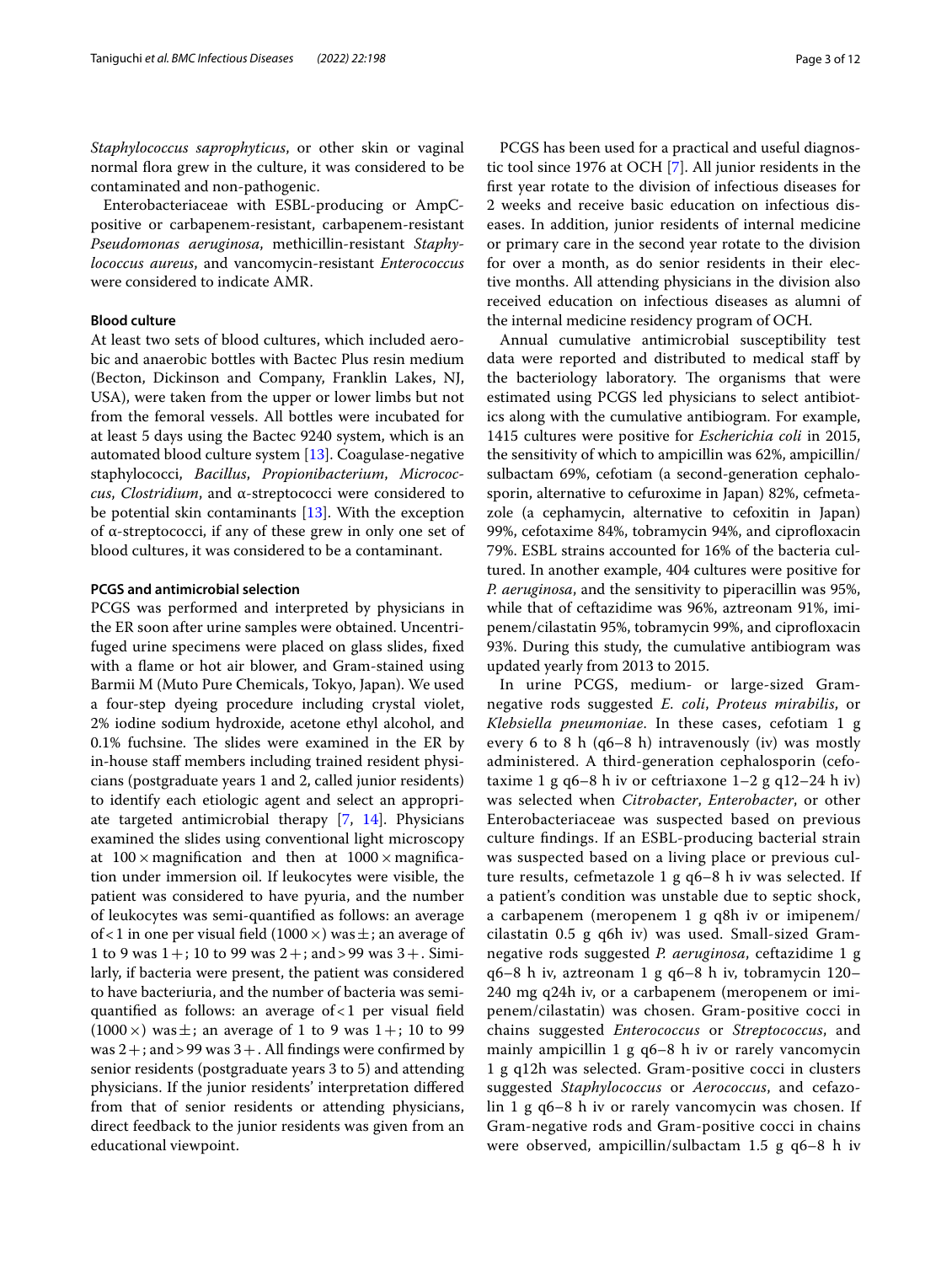was chosen to cover both Enterobacteriaceae and *Enterococcus*. When more than two types of bacteria were confrmed, a polymicrobial infection including AMR was suspected, and a cephalosporin, a cephamycin, or a carbapenem was selected. These polymicrobial infection cases were excluded from the analysis in Table [3](#page-7-0), because they were unevaluable on PCGS. If Grampositive rods, small amounts of Gram-positive cocci or mixed organisms were observed, they were considered to be non-pathogenic.

Penicillins and frst- or second-generation cephalosporins were defned as narrow-spectrum antibiotics; fourthgeneration cephalosporin, carbapenems, and vancomycin as broad-spectrum antibiotics; and all other antibiotics as intermediate-spectrum antibiotics [\[7](#page-10-6)].

### **Outcome measures**

The primary outcome was the susceptibility of targeted therapies such as initial antimicrobial selection based on PCGS according to urine and/or blood culture susceptibility test results in the uncomplicated and complicated groups. Secondary outcomes were pyuria and bacteriuria detection by PCGS compared to U/A, and bacterial type estimation by PCGS compared to U/C.

## **Statistical analysis**

To ensure an adequate sample size to calculate the susceptibility of the initial antimicrobial choice, we hypothesized that there would be a diference between the uncomplicated and complicated groups. We assumed that the rate of susceptibility in the uncomplicated group would be more than 0.9 because the patients were young and the rate of AMR was still low. In the complicated group, however, we expected that the susceptibility could be lower than 0.9 because they were older, and repeated antimicrobial exposure increases AMR colonization. Therefore, assuming that the rate of susceptibility would be 0.95 in the uncomplicated group and 0.8 in the complicated group, and assuming that the uncomplicated group-to-complicated group ratio was 1:4, 80% power, and a two-sided alpha level of 0.05, we calculated that 260 patients would be required.

The Chi-squared or Fisher's exact test was used for categorical variables, and the Student's *t*-test was used for numerical variables. Cuzick's test for trend was used to compare PCGS and U/A results. Kappa statistics were used to evaluate the agreement between PCGS and U/C results. Additionally,  $p < 0.05$  was considered to be significant. The statistical analysis was performed using Stata software (version 16.1; StataCorp, College Station, TX, USA).

## **Results**

During the study period, 502 patients were enrolled, and 236 patients were excluded (138 other co-infection, 69 previous antimicrobial exposure, 9 not fUTI, 8 data insufficient, 6 transferred, 2 PCGS not examined, 2 U/C not submitted, and 2 uncomplicated cystitis).

There were 48 and 218 patients enrolled in the uncomplicated and complicated groups, respectively. Table [1](#page-4-0) shows the comparison between the two groups. Patient age ranged from 16 to 92 years in the uncomplicated group and from 19 to 105 years in the complicated group. The complicated group included 34 patients with prostatitis, ten with stone pyelonephritis, three with uterine prolapse, two with ileal conduit, two with renal abscess, one with emphysematous cystitis, and one with vesicoureteral reflux. The performance status was classifed in accordance with the Eastern Cooperative Oncology Group scale [\[15](#page-11-4)].

Nearly two-thirds of the patients (36/48) in the uncomplicated group and only one-third (73/218) of patients in the complicated group had at least one bladder symptom, such as dysuria, urinary frequency, and urinary urgency.

The physical examination results showed that the frequency of costovertebral angle (CVA) tenderness and bimanual palpation of the upper abdomen was nearly equal in both groups. The location of CVA tenderness was 63.2% (24/38) on the right side, 31.6% (12/38) on the left side, and 5.3% (2/38) on an unknown side in the uncomplicated group. In the complicated group, CVA tenderness was located on the right side in 37.0% (17/46) of patients, left side in 28.3% (13/46), both sides in 13.0% (6/46), and unknown side in 21.7% (10/46). Prostate tenderness was positive in 58.9% (20/34) of patients with prostatitis.

U/C results in the uncomplicated group for 44 *E. coli* included 37 ampicillin-sensitive (84.1%) and one ESBLpositive (2.3%) results. Two *Streptococcus* spp. included *S. agalactiae* and group F *Streptococcus*.

U/C results in the complicated group for 157 *E. coli* included 87 ampicillin-sensitive (55.4%) and 26 ESBLpositive (16.6%) results. Twenty-four *Klebsiella* results included 22 K*. pneumoniae* and two *K. oxytoca* results, but no ESBL. Twelve *Pseudomonas* spp. included one carbapenem-resistant *P. aeruginosa* and one *P. alcaligenes*. Eleven *Streptococcus* spp. included four *S. agalactiae*, three *S. dysgalactiae*, one *S. oralis*, one *S. alactolyticus*, and two other α-streptococcus. Eleven *Citrobacter* spp. included two *C. koseri* AmpC positives. Nine *P. mirabilis* included one ESBL positive. Ten others included three *Providencia stuartii*, two *Myroides* spp., two *S. aureus*, and one each of *Aerococcus urinae*, *Enterobacter cloacae*, and *Sphingomonas paucimobilis*. The two *S. aureus*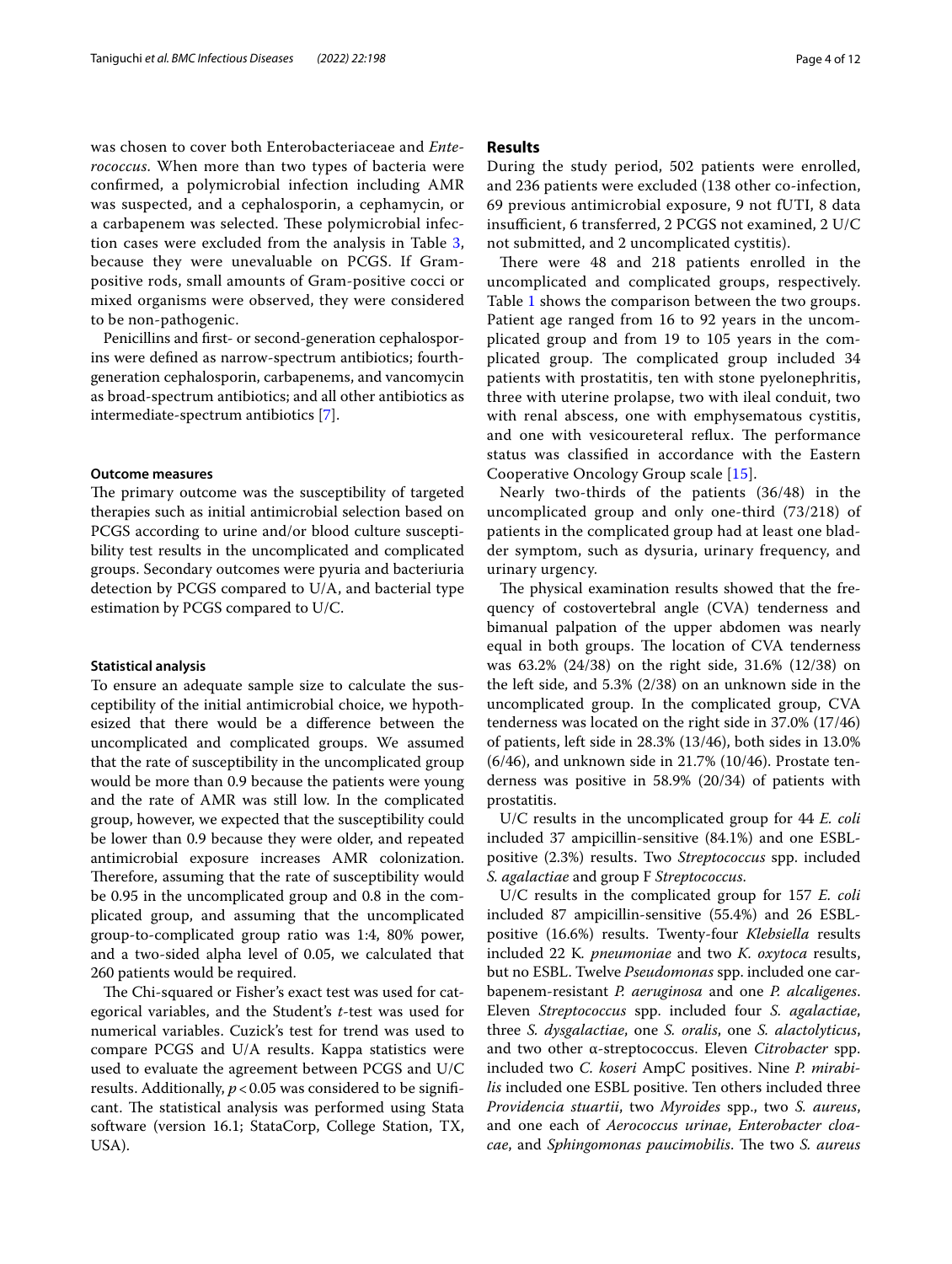|                               | Uncomplicated group ( $N = 48$ ) | Complicated group ( $N = 218$ ) | p value     |
|-------------------------------|----------------------------------|---------------------------------|-------------|
| Median age (IQR)              | $41(31 - 60)$                    | $80(69 - 88)$                   | $< 0.0001*$ |
| Female sex                    | 48 (100%)                        | 139 (63.8%)                     | $< 0.001*$  |
| Performance status            |                                  |                                 |             |
| $0 - 2$                       | 48 (100%)                        | 144 (66.0%)                     | $< 0.001*$  |
| 3-4 (in bed more than 50%)    | 0                                | 74 (33.9%)                      | $< 0.001*$  |
| Living place before admission |                                  |                                 |             |
| Home                          | 48 (100%)                        | 156 (71.6%)                     | $< 0.001*$  |
| Nursing facility or hospital  | 0                                | 62 (28.4%)                      | $< 0.001*$  |
| Symptom duration days (IQR)   | $2(1-3)$                         | $1(0-2)$                        | $0.0065*$   |
| Bladder inflammatory symptoms | 36 (75.0%)                       | 73 (33.5%)                      | $< 0.001*$  |
| Shaking chills                | 35 (72.9%)                       | 85 (39.0%)                      | $< 0.001*$  |
| Physical examinations         |                                  |                                 |             |
| CVA tenderness                | 38 (79.2%)                       | 46 (21.1%)                      | $< 0.001*$  |
| Bimanual palpation            | 38 (79.2%)                       | 48 (22.0%)                      | $< 0.001*$  |
| Prostate tenderness           | 0                                | 20 (27.8%)                      | $0.029*$    |
| Catecholamine support needed  | $1(2.1\%)$                       | $7(3.2\%)$                      | 1.000       |
| Urinalysis                    |                                  |                                 |             |
| Pyuria                        | 46 (95.8%)                       | 215 (99.1%)                     | 0.15        |
| Bacteriuria                   | 47 (97.9%)                       | 212 (97.7%)                     | 0.70        |
| Urine PCGS                    |                                  |                                 |             |
| Pyuria                        | 48 (100%)                        | 215 (98.6%)                     | 0.55        |
| Bacteriuria                   | 45 (93.8%)                       | 213 (97.7%)                     | 0.16        |
| Urine culture results         | Escherichia coli 44              | Escherichia coli 157            |             |
|                               | Enterobacter aerogenes 3         | Klebsiella spp. 24              |             |
|                               | Streptococcus spp. 2             | Pseudomonas aeruginosa 12       |             |
|                               | Nonpathogenic 1                  | Citrobacter spp. 11             |             |
|                               |                                  | Streptococcus spp. 11           |             |
|                               |                                  | Proteus mirabilis 9             |             |
|                               |                                  | Enterococcus faecalis 6         |             |
|                               |                                  | Morganella morganeii 6          |             |
|                               |                                  | Serratia marcescens 4           |             |
|                               |                                  | Others 10                       |             |
|                               |                                  | Nonpathogenic 11                |             |
|                               |                                  | Negative 1                      |             |
| Blood culture positivity      | 8 (16.7%)                        | 67 (30.7%)                      | 0.053       |
| Blood culture results         | Escherichia coli 8               | Escherichia coli 57             |             |
|                               |                                  | Klebsiella spp. 5               |             |
|                               |                                  | Enterococcus spp. 2             |             |
|                               |                                  | Others 6                        |             |
| Antimicrobial resistance      | $1(2.1\%)$                       | 32 (14.7%)                      | $0.014*$    |
| Initial antibiotics           |                                  |                                 |             |
| Based on PCGS                 | 45 (93.8%)                       | 184 (84.4%)                     | 0.064       |
| Based on previous cultures    | $1(2.1\%)$                       | 31 (14.2%)                      | $0.010*$    |
| Empirical treatment           | $2(4.1\%)$                       | $3(1.4\%)$                      | 0.22        |
| Death                         | 0                                | $2(0.9\%)$                      | 0.51        |

## <span id="page-4-0"></span>**Table 1** Comparison between uncomplicated and complicated groups

*CVA* costovertebral angle

*IQR* interquartile range

*PCGS* point-of-care Gram stain

\**p*<0.05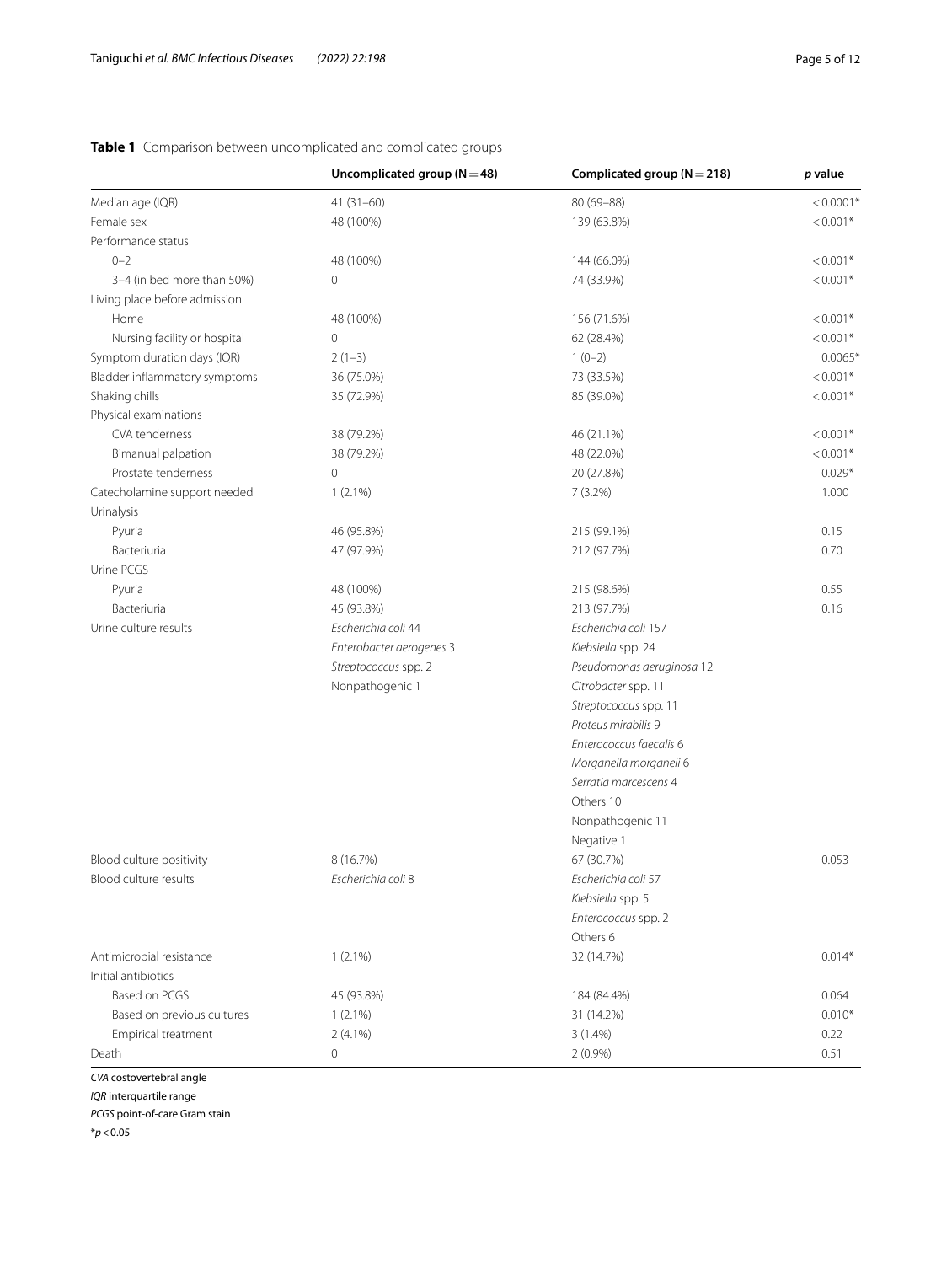cultures included one methicillin-sensitive and one methicillin-resistant *S. aureus* result.

Among the blood cultures, eight *E. coli* included seven ampicillin-susceptible (87.5%) results, but there were no ESBLs in the uncomplicated group. In the complicated group, 57 *E. coli* included 34 ampicillin-sensitive (59.6%) and seven ESBL-positive (12.3%) results. Five *Klebsiella* included one AmpC-positive result. Two *Enterococcus* results were *E. faecalis* and *E. faecium*. Six other results were *Anaerococcus prevotii*, *C. koseri*, ESBL-positive *P. mirabilis*, *P. stuartii*, carbapenem-resistant *P. aeruginosa*, and *S. dysgatactiae*.

Two patients died. One had been admitted to another hospital and treated with multiple antibiotics. Soon after discharge, he developed fever with shock, and was transferred to our hospital. His Foley catheter was obstructed with debris, and he was diagnosed as having obstructive pyelonephritis with hydronephrosis. Ceftriaxone, meropenem, and vancomycin with catecholamine were administered, but he died 2 days later. Both carbapenemresistant *P. aeruginosa* and *S. dysgalactiae* subsp. *dysgalactiae* were cultured from the patient's blood and urine. The other patient who died was a steroid user with *E*. *coli* urosepsis. Her fUTI had resolved, but she developed cytomegalovirus gastritis and it eventually caused her death after 3 weeks.

Table [2](#page-6-0) compares pyuria and bacteriuria detection by PCGS with U/A. In the complicated group, U/A was not submitted for one patient who was not included in the analysis ( $N=217$ ). As the number of white blood cells in the U/A results increased, the number of white blood cells in PCGS tended to increase in both the uncomplicated and complicated groups (each *p*<0.001). Similarly, as the number of bacteria in the U/A results increased, the number of bacteria in PCGS tended to increase in both groups (each  $p < 0.001$ ).

In Table [2](#page-6-0), pyuria detection by U/A was 95.8% (46/48), while that by PCGS was 100% (48/48) in the uncomplicated group ( $p=0.495$ ). In the complicated group, pyuria detection by U/A was 99.1% (215/217), while that by PCGS was 98.6% (214/217) ( $p = 1.000$ ). The only patient whose pyuria was negative by both U/A and PCGS had the complication of water intoxication. The day after water restriction was introduced, over 100/HPF leukocytes were detected using U/A, and  $10^4$  colony-forming units/mL (CFU/mL) of *E. coli* was cultured in the urine.

Bacteriuria detection by U/A was 97.9% (47/48), while that by PCGS was 93.8% (45/48) in the uncomplicated group ( $p=0.617$ ). In the complicated group, bacteriuria detection by U/A was 97.7% (212/217), while that by PCGS was 97.7% ([2](#page-6-0)12/217;  $p=1.000$ ) (Table 2). The two patients who had negative bacteria results for both U/A and PCGS were the above-mentioned patient with water intoxication and another who had taken sulfamethoxazole/trimethoprim 3 weeks before because of cystitis, and  $10^3$  CFU/mL of *E. coli* was cultured from this patient's urine.

Table [3](#page-7-0) shows the agreement between bacterial estimation using PCGS and U/C. In the uncomplicated group, the U/C results for one patient were considered to be a skin or vaginal contaminant, and this patient was excluded from the analysis of Tables [3](#page-7-0) and [4](#page-8-0). The agreement was 90.2%, and the kappa coefficient was 0.518 (95% confidence interval [CI]  $0.318-0.547$ ). The sensitivity to detect Enterobacteriaceae was 93.6%, and the specificity was 100% using PCGS.

In the complicated group, the U/C results of fve patients were considered to be contaminated, and these results were excluded from Tables [3](#page-7-0) and [4](#page-8-0). The agreement was 85.8%, and the kappa coefficient was 0.608  $(95\% \text{ CI } 0.571 - 0.653)$ . The sensitivity of PCGS to detect Enterobacteriaceae was 95.4% and the specifcity was 87.2%.

As mentioned above, 19 patients with PCGS results that showed more than two types of bacteria were excluded from the analysis in Table [3.](#page-7-0) Gram-negative rods such as Enterobacteriaceae, *Pseudomonas*, and *Myroides*, Grampositive cocci such as *Enterococcus* and *Streptococcus*, and Gram-positive rods such as *Corynebacterium* or others were cultured from these patients.

There were seven discrepancies in PCGS interpretation between trained young resident physicians and attending physicians. Correct interpretations were found in one of the residents and four of the attending physicians. Both made misinterpretations in one case, and one case was deemed unevaluable.

Table [4](#page-8-0) shows the comparison between PCGS bacterial semi-quantifcation and U/C bacterial quantifcation. Contamination was suspected in one patient in the uncomplicated group and fve patients in the complicated group, and they were excluded from this table. As the number of cultured bacteria increased, the PCGS semi-quantifed bacteria increased in both groups (each  $p$ <0.001). There was one patient with a negative urine culture result in the complicated group. This patient was diagnosed with acute prostatitis, and *K. pneumoniae* was identifed in the blood culture. After treatment, his PSA level decreased from 33 to 7 ng/mL.

Table [5](#page-8-1) shows the susceptibility of initially chosen antibiotics based on the  $U/C$  results. Three patients received combination therapy in the complicated group. Narrowspectrum antimicrobials were initially chosen in 97.9% (47/48) in the uncomplicated group and 76.9% (170/221) in the complicated group  $(p<0.001)$ . Broad-spectrum antibiotics were selected in 7.7% (17/221) of patients in the complicated group only. The overall susceptibility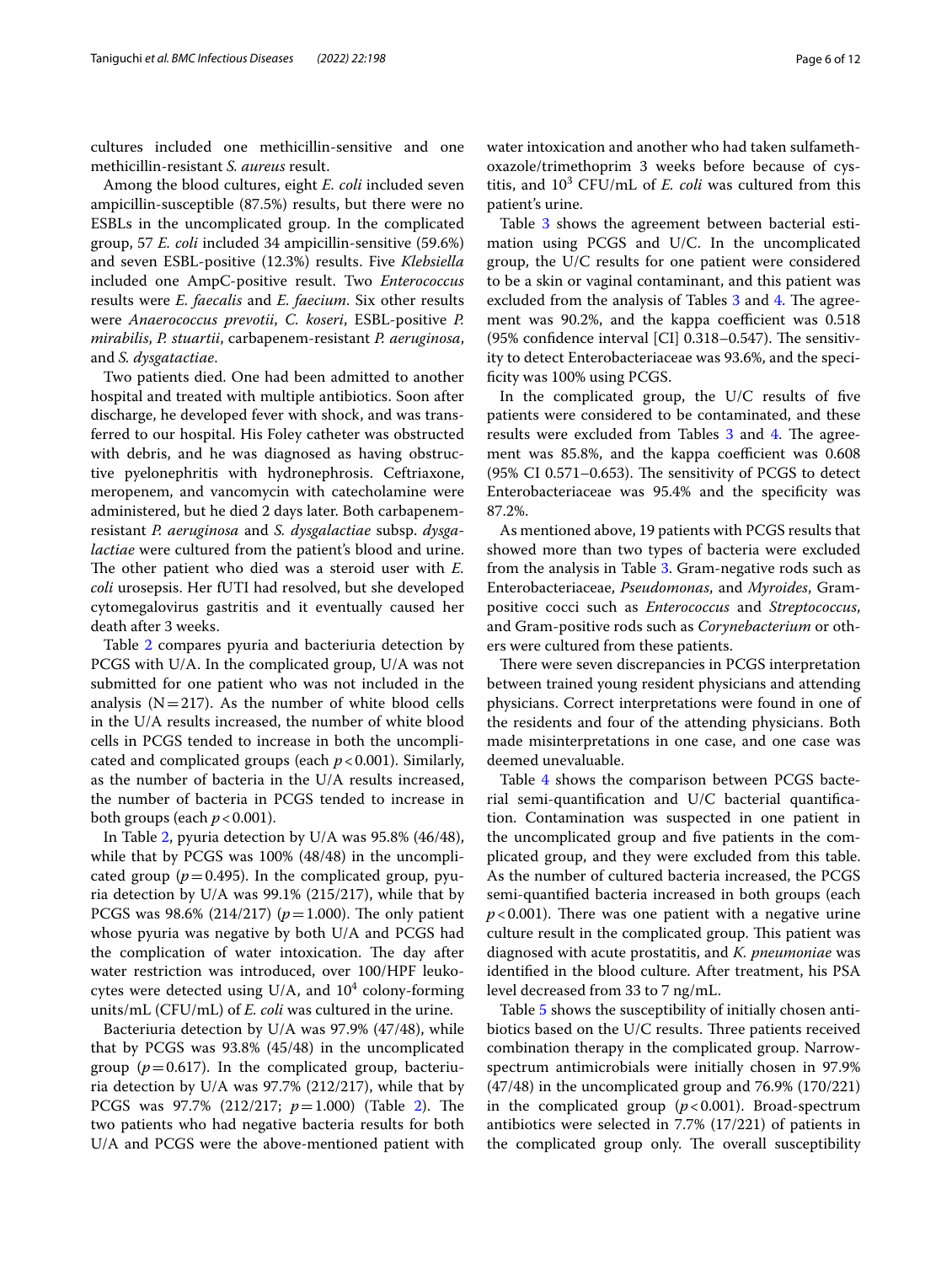| Uncomplicated group $(N=48)$    |                    |                |                |                     |                     |                |
|---------------------------------|--------------------|----------------|----------------|---------------------|---------------------|----------------|
|                                 | <b>U/A WBC 1-4</b> | $5 - 9$        | $10 - 29$      | $30 - 49$           | 50-100/HPF          | <b>Total</b>   |
| PCGS WBC                        |                    |                |                |                     |                     |                |
| $\mathbb O$                     | $\mathbb O$        | $\mathbf 0$    | $\mathbf 0$    | $\mathsf{O}\xspace$ | $\mathbb O$         | $\circ$        |
| $\pm$                           | $\mathbf 0$        | $\mathbf 0$    | $\circ$        | $\mathbf 0$         | $\mathbf 0$         | $\circ$        |
| $1+$                            | $\overline{2}$     | $\overline{2}$ | 8              | $\mathbf 0$         | 3                   | 15             |
| $2+$                            | $\mathbf{0}$       | $\Omega$       | $\overline{4}$ | 6                   | 13                  | 23             |
| $3+$                            | $\overline{0}$     | $\overline{0}$ | $\overline{0}$ | $\overline{2}$      | 8                   | 10             |
| Total                           | $\overline{2}$     | $\overline{2}$ | 12             | 8                   | 24                  |                |
|                                 | U/A bacteria 0     | $\pm$          | $1+$           | $2+$                | $3+$                | <b>Total</b>   |
| PCGS bacteria                   |                    |                |                |                     |                     |                |
| $\mathsf{O}\xspace$             | $\mathbf 0$        | $\mathbf 0$    | $\overline{2}$ | $\mathbf{1}$        | $\mathbb O$         | 3              |
| $\pm$                           | 1                  | $\overline{0}$ | $\overline{4}$ | 3                   | $\mathbf{0}$        | $\,8\,$        |
| $1+$                            | $\Omega$           | $\mathbf 0$    | $\overline{2}$ | 3                   | $\overline{4}$      | 9              |
| $2+$                            | $\overline{0}$     | $\Omega$       | $\overline{2}$ | 7                   | 13                  | 22             |
| $3+$                            | $\overline{0}$     | $\mathbf 0$    | $\overline{0}$ | 3                   | $\overline{3}$      | $\,$ 6 $\,$    |
| Total                           | $\overline{1}$     | $\overline{0}$ | 10             | 17                  | 20                  |                |
| Complicated group ( $N = 217$ ) |                    |                |                |                     |                     |                |
|                                 | <b>U/A WBC 1-4</b> | $5 - 9$        | $10 - 29$      | $30 - 49$           | 50-100/HPF          | <b>Total</b>   |
| PCGS WBC                        |                    |                |                |                     |                     |                |
| $\mathbf 0$                     | $\mathbf{1}$       | $\mathbf{1}$   | $\mathbf{1}$   | $\mathbf 0$         | $\circledcirc$      | $\overline{3}$ |
| $\pm$                           | $\mathbf{1}$       | $\overline{4}$ | 12             | $\overline{7}$      | $\mathbf{3}$        | 27             |
| $1 +$                           | $\Omega$           | 3              | 17             | 21                  | 42                  | 83             |
| $2+$                            | $\overline{0}$     | $\mathbf 0$    | $\overline{4}$ | $\overline{7}$      | 88                  | 99             |
| $3+$                            | $\mathbf 0$        | $\mathbf 0$    | $\mathbf 0$    | $\mathbf 0$         | 5                   | 5              |
| Total                           | $\overline{2}$     | 8              | 34             | 35                  | 138                 |                |
|                                 | U/A bacteria 0     | $\pm$          | $1 +$          | $2+$                | $3+$                | <b>Total</b>   |
| PCGS bacteria                   |                    |                |                |                     |                     |                |
| $\mathbb O$                     | 2                  | $\mathbf{1}$   | $\mathbf{1}$   | $\mathbf{1}$        | $\mathsf{O}\xspace$ | 5              |
| $\pm$                           | $\circ$            | 1              | 15             | 6                   | 1                   | 23             |
| $1+$                            | 3                  | $\mathbf 0$    | $10$           | 10                  | 5                   | 28             |
| $2+$                            | $\mathbf 0$        |                | 16             | 32                  | 63                  | 112            |
| $3+$                            | $\mathbf 0$        | $\mathbf 0$    | $\overline{2}$ | 10                  | 37                  | 49             |
| Total                           | 5                  | 3              | $44\,$         | 59                  | 106                 |                |

## <span id="page-6-0"></span>**Table 2** Pyuria and bacteriuria detection by PCGS and U/A

*p*<0.001

*HPF* high power feld

*PCGS* point-of-care Gram stain

*U/A* urinalysis

*WBC* white blood cell

was 97.9% (47/48) in the uncomplicated group and 84.2% (186/221) in the complicated group  $(p=0.009)$ . Of the 15 patients who used empiric carbapenems, 5 had stone pyelonephritis, 5 had a history of ESBL detection, 4 had septic shock, and 1 had a recent hospitalization.

Table [6](#page-8-2) shows the fnally chosen iv antibiotics after the U/C results were reported. Combination antimicrobials

were selected for three patients. Narrow-spectrum antibiotics were chosen in 91.7% (44/48) of patients in the uncomplicated group and 67.8% (150/221) in the complicated group ( $p = 0.001$ ). Ampicillin, the narrowest-spectrum antimicrobial in this study, was fnally selected in 42.4% (114/269). Broad-spectrum antibiotics were fnally used in 7.8% (17/218) of patients in the complicated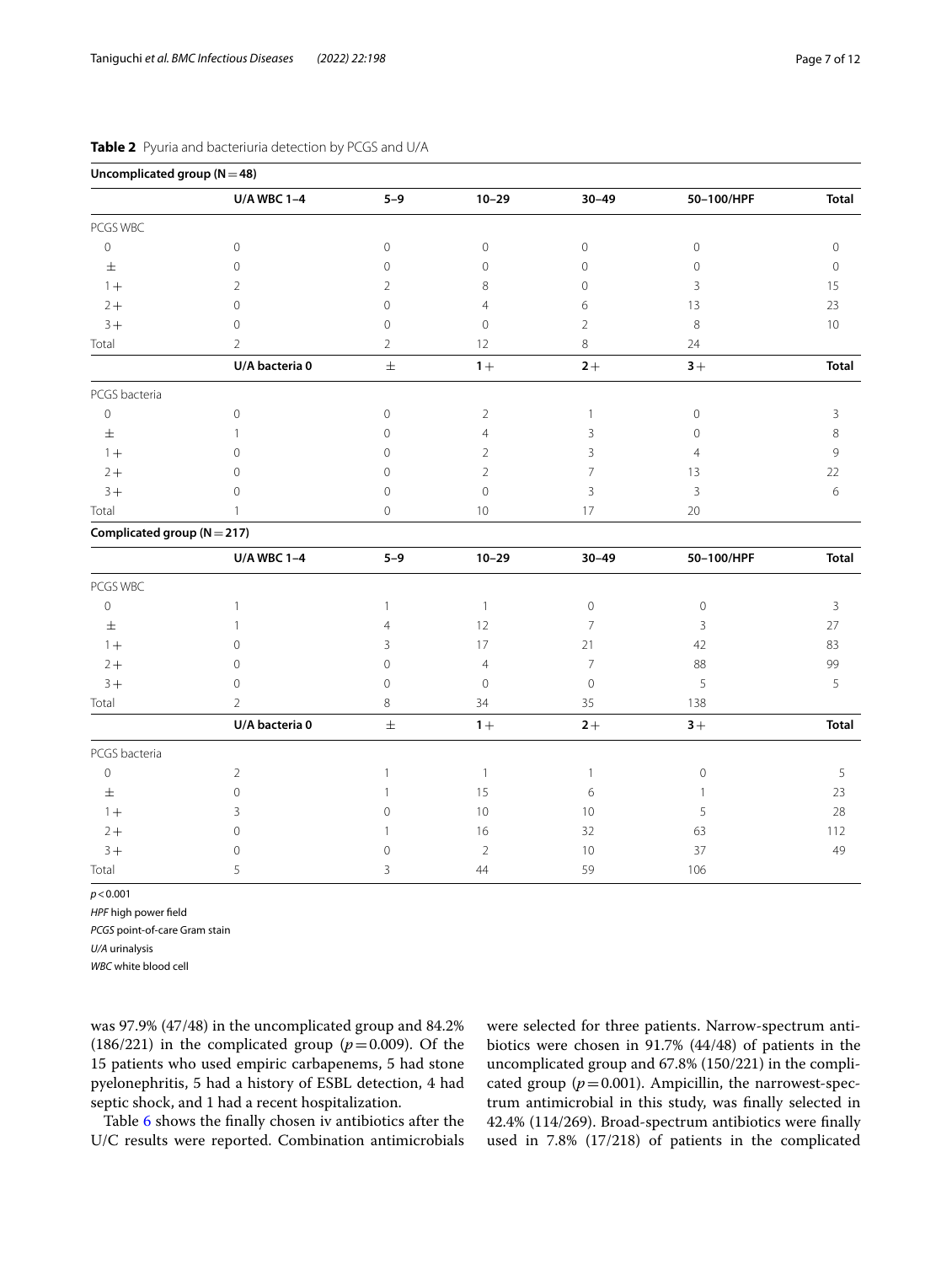## <span id="page-7-0"></span>**Table 3** Agreement between bacteria estimation using urine PCGS and urine culture results

**Uncomplicated group (N**=**47)**

|                                        | Urine culture      |                      |               |  |  |  |
|----------------------------------------|--------------------|----------------------|---------------|--|--|--|
|                                        | Enterobacteriaceae | <b>Streptococcus</b> | Nonpathogenic |  |  |  |
| Urine PCGS                             |                    |                      |               |  |  |  |
| GNR middle or large size               | 44                 |                      |               |  |  |  |
| GPC in chains                          | $\mathbf{0}$       |                      | $\Omega$      |  |  |  |
| Nonpathogenic                          | $\mathbf 0$        |                      |               |  |  |  |
| Negative                               |                    |                      | O             |  |  |  |
| Kappa (95% CI) = $0.518$ (0.318-0.547) |                    |                      |               |  |  |  |
| Complicated group ( $N = 194$ )        |                    |                      |               |  |  |  |

|                                        | Urine culture      |             |                                         |                                               |  |                 |  |  |  |
|----------------------------------------|--------------------|-------------|-----------------------------------------|-----------------------------------------------|--|-----------------|--|--|--|
|                                        | Enterobacteriaceae | Pseudomonas | Streptococcus or<br><b>Enterococcus</b> | Staphylococcus or Nonpathogenic<br>Aerococcus |  | <b>Negative</b> |  |  |  |
| Urine PCGS                             |                    |             |                                         |                                               |  |                 |  |  |  |
| GNR middle or large size               | 167                |             |                                         |                                               |  |                 |  |  |  |
| GNR small size                         | 4                  |             |                                         |                                               |  |                 |  |  |  |
| GPC in chains                          |                    |             |                                         |                                               |  | 10              |  |  |  |
| GPC in clusters                        | $\Omega$           |             |                                         |                                               |  |                 |  |  |  |
| Nonpathogenic                          | $\Omega$           |             |                                         |                                               |  |                 |  |  |  |
| Negative                               |                    |             |                                         |                                               |  |                 |  |  |  |
| Kappa (95% CI) = $0.608$ (0.571-0.653) |                    |             |                                         |                                               |  |                 |  |  |  |

*CI* confdence interval

*GNR* Gram-negative rods

*GPC* Gram-positive cocci

*PCGS* point-of-care Gram stain

group only. Among 18 cefmetazole cases, ESBL-producing *E. coli* were cultured from 17 patients. One patient also had positive blood culture results.

## **Discussion**

Unlike previous studies on urine Gram staining in a laboratory [[3,](#page-10-2) [6](#page-10-5), [16](#page-11-5)[–19\]](#page-11-6), this observational study investigated the utility of urine PCGS in estimating etiologic agents and choosing narrower-spectrum antimicrobials to treat fUTI in adults. Our results yielded three main fndings. First, PCGS and U/A were good indicators of both pyuria and bacteriuria. Second, estimated bacterial types using PCGS were moderately correlated with U/C results. Third, initial antibiotic susceptibility was quite high in the uncomplicated group although they were almost all narrow-spectrum antimicrobials, and the susceptibility was also high in the complicated group although there was a high level of AMR and low usage of broad-spectrum antimicrobials.

Pyuria and bacteriuria detection by PCGS and U/A showed similar results in both groups. U/A and PCGS both showed no false-negative results for pyuria and bacteriuria in the uncomplicated group. In the complicated

group, there was only one patient with water intoxication, and she did not have pyuria or bacteriuria (0.46%). U/A samples were centrifuged before analysis, and thus, the sensitivity for bacterial detection may be higher than using PCGS. However, U/A was unable to distinguish between Gram-positive and -negative bacteria, and it was impossible to distinguish between pathogenic Enterobacteriaceae and non-pathogenic normal flora. PCGS does not require centrifugation, and it easily identifed Gram-positive and -negative bacteria, with a small risk of technical error in the process of a four-step dyeing procedure. Additionally, especially for fUTI in the complicated group, a clinical diagnosis is often not straightforward because the patients' symptoms and physical examination are not reliable  $[3]$  $[3]$ . Therefore, using both U/A and PCGS together to complement each other is strongly recommended for a precise fUTI diagnosis.

Estimating the bacterial types using PCGS was moderately correlated with U/C results in the uncomplicated group. Most Enterobacteriaceae were detected with PCGS except for three false negative results. The bacteria quantity in these false negative samples were relatively low:  $10^4$ ,  $10^5$ , and  $10^6$  CFU/mL. However,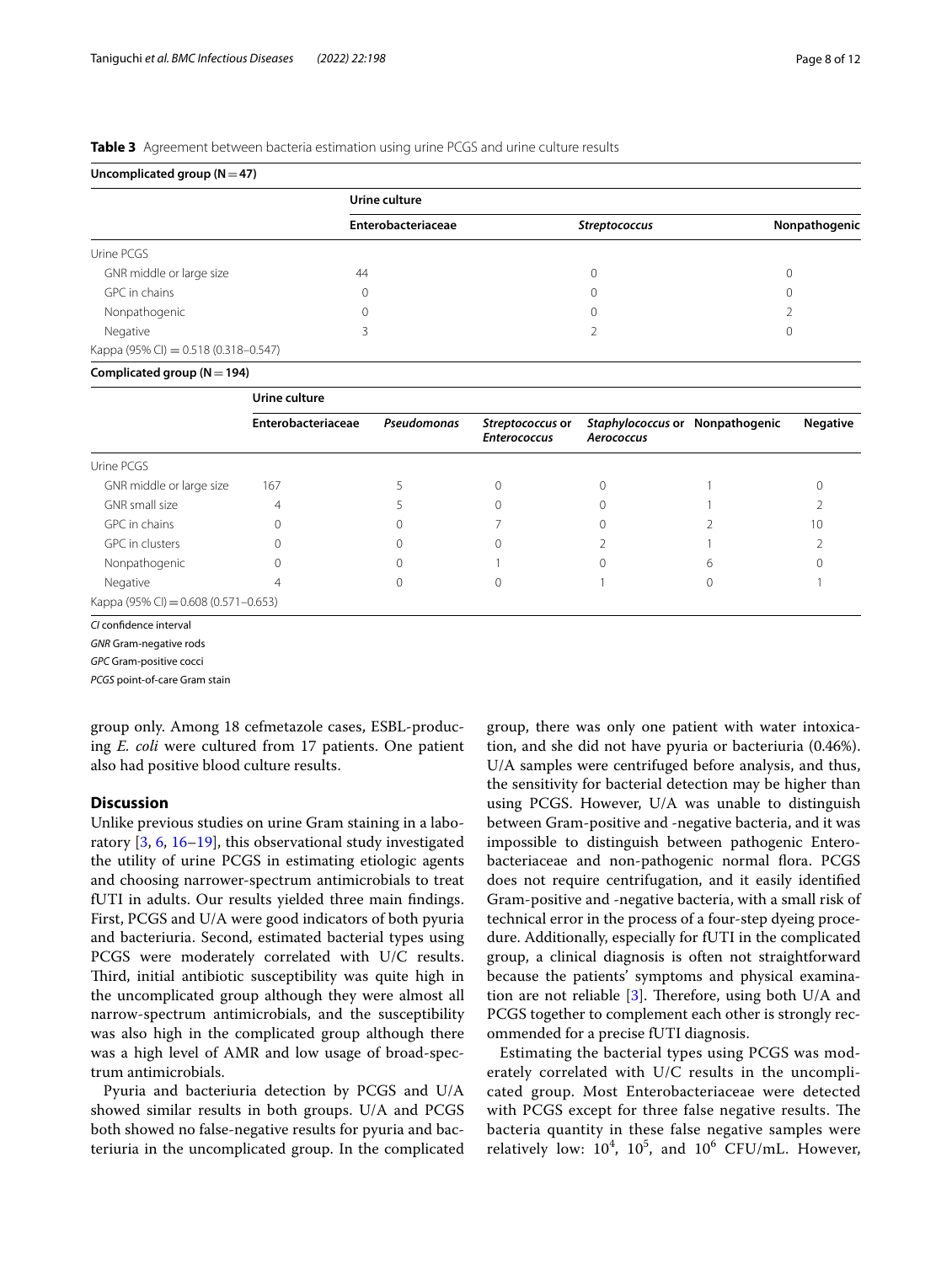## <span id="page-8-0"></span>**Table 4** Comparison between bacterial PCGS semi-quantifcation and urine culture quantifcation

| Uncomplicated group ( $N = 47$ ) |                 |                 |                 |               |              |  |  |  |  |
|----------------------------------|-----------------|-----------------|-----------------|---------------|--------------|--|--|--|--|
|                                  |                 | Urine culture   |                 |               |              |  |  |  |  |
|                                  | 10 <sup>4</sup> | 10 <sup>5</sup> | 10 <sup>6</sup> | $10^7$ CFU/mL | <b>Total</b> |  |  |  |  |
| PCGS bacteria                    |                 |                 |                 |               |              |  |  |  |  |
|                                  |                 |                 |                 |               |              |  |  |  |  |
| 土                                |                 |                 |                 |               |              |  |  |  |  |
| $1+$                             |                 |                 |                 |               | 8            |  |  |  |  |
| $2+$                             |                 |                 |                 |               | 22           |  |  |  |  |
| $3+$                             |                 |                 |                 | 6             | 6            |  |  |  |  |
| Total                            | 4               |                 |                 | 30            |              |  |  |  |  |

**Complicated group (N**=**213)**

|               | Urine culture |          |                 |          |                 |               |              |  |  |
|---------------|---------------|----------|-----------------|----------|-----------------|---------------|--------------|--|--|
|               | Negative      | $10^{3}$ | 10 <sup>4</sup> | $10^{5}$ | 10 <sup>6</sup> | $10^7$ CFU/mL | <b>Total</b> |  |  |
| PCGS bacteria |               |          |                 |          |                 |               |              |  |  |
| $\Omega$      |               |          |                 |          | 0               |               |              |  |  |
| 士             |               | 4        | 4               |          |                 |               | 21           |  |  |
| $+$           |               | 0        | 4               | 8        |                 |               | 27           |  |  |
| $2+$          |               |          |                 |          | 8               | 96            | 111          |  |  |
| $3+$          |               | 0        |                 |          |                 | 44            | 49           |  |  |
| Total         |               | 6        |                 | 18       |                 | 160           |              |  |  |

*p*<0.001

CFU, colony-forming units

PCGS, point-of-care Gram stain

# <span id="page-8-1"></span>**Table 5** Initial antibiotic susceptibility

<span id="page-8-2"></span>

| Table 5 Initial antibiotic susceptibility |                                     |                                     | Table 6 Final antibiotic administered intravenously after urine |                           |                                     |                      |
|-------------------------------------------|-------------------------------------|-------------------------------------|-----------------------------------------------------------------|---------------------------|-------------------------------------|----------------------|
|                                           | Uncomplicated<br>group ( $N = 48$ ) | Complicated<br>group<br>$(N = 218)$ | p value                                                         | culture results           | Uncomplicated<br>group ( $N = 48$ ) | Complicated<br>group |
| Narrow spectrum                           | 46/47 (97.9%)                       | 142/170 (83.5%)                     | $< 0.001*$                                                      |                           |                                     | $(N = 218)$          |
| Ampicillin                                |                                     | 5/5                                 |                                                                 | Narrow spectrum           | 44 (91.7%)                          | 150 (67.8%)          |
| Ampicillin/sulbactam                      |                                     | 1/3                                 |                                                                 | Ampicillin                | 34                                  | 80                   |
| Cefazolin                                 |                                     | 2/2                                 |                                                                 | Ampicillin/sulbactam      |                                     |                      |
| Cefotiam                                  | 46/47                               | 134/160                             |                                                                 | Cefazolin                 |                                     | 4                    |
| Intermediate spectrum                     | 1/1 (100%)                          | 29/34 (85.3%)                       | 1.000                                                           | Cefotiam                  | 10                                  | 65                   |
| Cefmetazole                               |                                     | 10/12                               |                                                                 | Intermediate spectrum     | 4(8.3%)                             | 54 (24.4%)           |
| Cefotaxime or ceftri-                     | 1/1                                 | 11/13                               |                                                                 | Cefmetazole               |                                     | 17                   |
| axone                                     |                                     |                                     |                                                                 | Cefotaxime or ceftriaxone | $\mathfrak{D}$                      | 10                   |
| Ceftazidime                               |                                     | 5/5                                 |                                                                 | Ceftazidime               |                                     | 4                    |
| Aztreonam                                 |                                     | 2/3                                 |                                                                 | Aztreonam                 |                                     | 5                    |
| Tobramycin                                |                                     | 1/1                                 |                                                                 | Tobramycin                |                                     | 15                   |
| Broad spectrum                            | $\mathbf{0}$                        | 16/17 (94.1%)                       |                                                                 | Ciprofloxacin             |                                     | 3                    |
| Imipenem/cilastatin                       |                                     | 8/8                                 |                                                                 | Broad spectrum            | 0                                   | 17 (7.7%)            |
| Meropenem                                 |                                     | 6/7                                 |                                                                 | Cefepime                  |                                     | 3                    |
| Vancomycin                                |                                     | 2/2                                 |                                                                 | Imipenem/cilastatin       |                                     |                      |
| Total                                     | 47/48 (97.9%)                       | 186/221 (84.2%)                     | $0.009*$                                                        | Meropenem                 |                                     | 4                    |
| $*_p$ < 0.05                              |                                     |                                     |                                                                 | Vancomycin                |                                     | 3                    |
|                                           |                                     |                                     |                                                                 |                           |                                     |                      |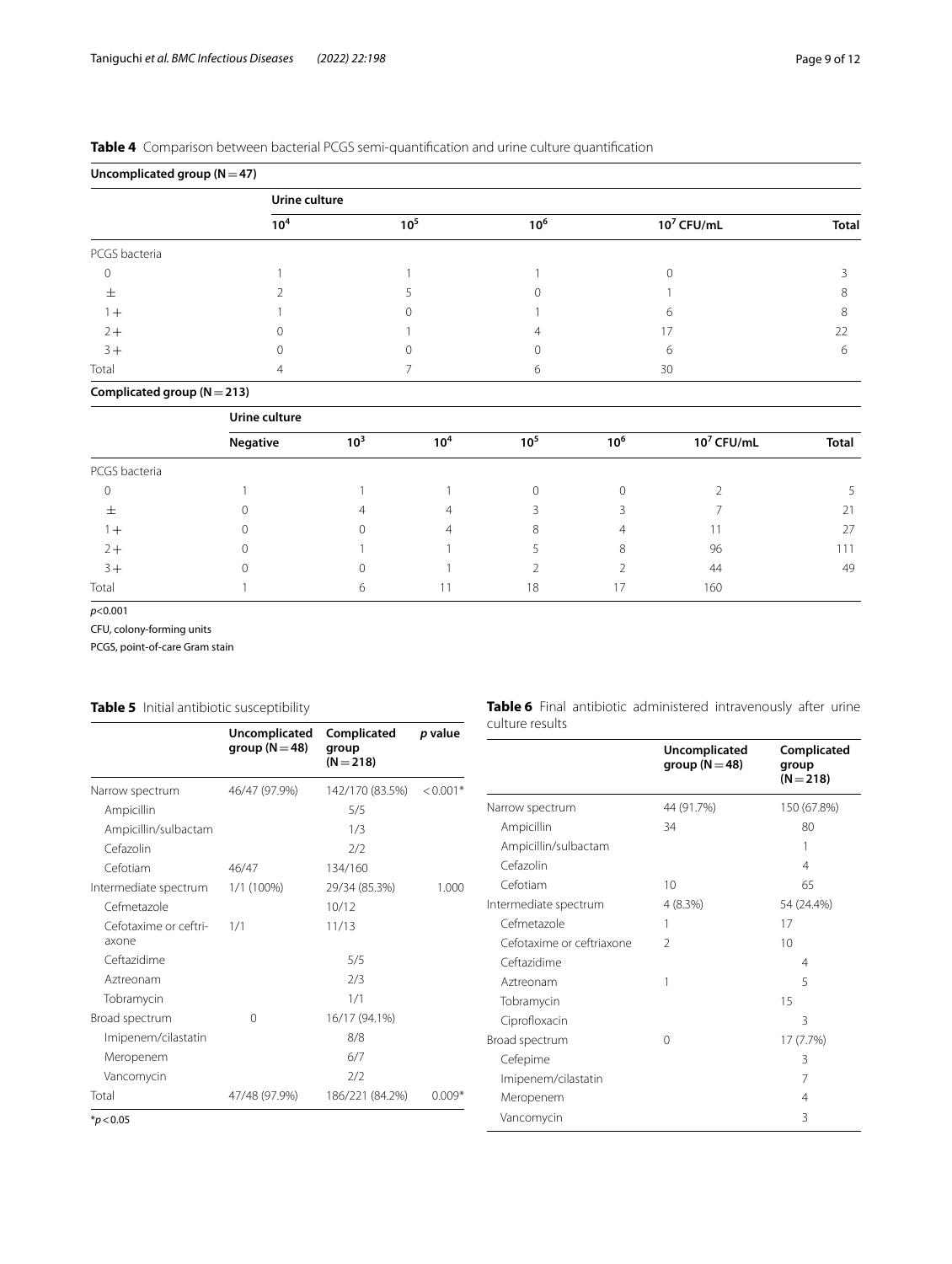all Enterobacteriaceae levels that were greater than 10<sup>6</sup> CFU/mL were detected by PCGS. PCGS did not detect the two *Streptococcus* results, but both of the patients grew Enterobacteriaceae together with *Streptococci*, and we considered the latter to be contaminants. Additionally, PCGS precisely identifed non-pathogenic bacterial infections. Therefore, PCGS detected most pathogens unless the bacterial quantity was too low, and this led to selecting narrow-spectrum antibiotics.

In the complicated group, various types of bacteria were detected with PCGS, and identifed with U/C. AMRs were more frequently found, and so it was not easy to choose the initial antimicrobial treatment. PCGS did not identify four cases of Enterobacteriaceae that grew in the cultures. The quantity of these bacteria was  $10^3$ ,  $10^4$ , and two results of  $10^7$  CFU/mL; the latter two culture results suggested that technical errors had occurred during the staining process. In these two cases, PCGSs were repeated using the centrifuged residues, and leukocytes and Gram-negative rods were found in both cases. The sensitivity of estimating *Pseudomonas* based on PCGS was only 50% (5/10), which would be unreliable for diferentiating *Pseudomonas* from Enterobacteriaceae. However, the sensitivity for detecting Gram-negative rods including Enterobacteriaceae and *Pseudomonas* was 97.8% (181/185). When only Gram-negative rods were confrmed using PCGS, an antibiotic that excluded coverage of Gram-positive bacteria was chosen. For *Streptococcus* and *Staphylococcus*, the sensitivity was 87.5% (7/8) and 66.7% (2/3), respectively. Non-pathogenic bacteria were moderately detected using PCGS (54.5%; 6/11). Compared to other reports about Gram-positive cocci in clusters [\[20](#page-11-7), [21\]](#page-11-8), *S. saprophyticus* was not detected, but instead, *S. aureus* and *A. urinae* were cultured in this study.

Our study suggested that at least  $10^4$  CFU/mL or more was required to make a diagnosis in the uncomplicated group, and  $10^3$  CFU/mL was required for the complicated group. These results were similar to the recommendations of the Infectious Diseases Society of America (IDSA) guidelines in 1992, which recommended that  $10^4$  CFU/mL or more is required to meet the diagnostic criteria of uncomplicated pyelonephritis, and  $10^3$  or more is required for a complicated UTI in men [[11\]](#page-11-0). In 2018, another report recommended that  $10^4$  or more CFU/mL of a uropathogen is an acceptable diagnostic criterion for pyelonephritis in adults [[1](#page-10-0)]. However, as mentioned above, we had one case of acute prostatitis that had a negative U/C result. His initial U/A detected only fve to nine leukocytes per HPF, and the day after starting treatment, the leukocytes increased to 30 to 49 per HPF. Therefore, the initial  $U/C$ 

result may not be sufficient because of a small amount of pathogen even for a rare case of fUTI in men.

Initial targeted therapy susceptibility based on PCGS was very high (97.9%) in the uncomplicated group. In the IDSA guidelines, intravenous fuoroquinolone is recommended for therapy in patients with pyelonephritis who require hospitalization [\[22](#page-11-9)]. However, if the prevalence of fuoroquinolone resistance exceeds 10%, intermediatespectrum antimicrobials such as ceftriaxone or aminoglycoside are recommended for initial treatment [[22](#page-11-9)]. In Japan, unfortunately, the prevalence of fuoroquinoloneresistant *E. coli* was already 38.0% in 2015 [\[23](#page-11-10)]. Therefore, second-generation cephalosporins such as cefotiam, not fuoroquinolone, were mostly selected at OCH, and they were sufficient to treat patients in the uncomplicated group. Ceftriaxone, a third-generation cephalosporin, is more convenient than cefotiam because it is usually administered once daily. However, "it is better to use narrower-spectrum antibiotics" is one of our principles for antimicrobial selection that prefers cefotiam to ceftriaxone. The only pathogen for which cefotiam was not efective was ESBL-producing *E. coli*, and even ceftriaxone did not cover it. If the number of ESBL cases continues to increase in the future, cefmetazole [[23\]](#page-11-10) or cefoxitin, which are potentially efective against ESBL, will be required even for uncomplicated pyelonephritis.

In the complicated group, the initial antibiotic susceptibility was lower than in the uncomplicated group because of the greater prevalence of AMR. Narrow-spectrum antimicrobials were selected for 76.9% of patients, and its susceptibility was 83.5%, which was mainly infuenced due to ESBLs. PCGS reduced broad-spectrum antimicrobial use to 7.7%, but one patient died due to *P. aeruginosa* that was resistant to ceftazidime, aztreonam, imipenem/cilastatin, tobramycin, and ciprofloxacin. In Japan, national surveillance reported that the prevalence of carbapenem-resistant Enterobacteriaceae was only 0.1%– 0.2%, but that of carbapenem-resistant *P. aeruginosa* was 13.1%–18.8% in 2015 [\[24](#page-11-11)]. If the prevalence of AMR does not decrease, empirical combination therapy that covers various resistant patterns will be required more often in accordance with the local AMR prevalence. PCGS can potentially identify the bacterial type even in the complicated group, and it can reduce broad-spectrum antibiotic overuse, which will prevent an increase in AMR.

Ampicillin was the most frequently used fnal antibiotic in both groups. The most common fUTI pathogen was still ampicillin-sensitive *E. coli*. The overall proportion of AMR was 12.4% (33/266) in this study, which maintained low use of empirical broad-spectrum antibiotics (6.4%; 17/266).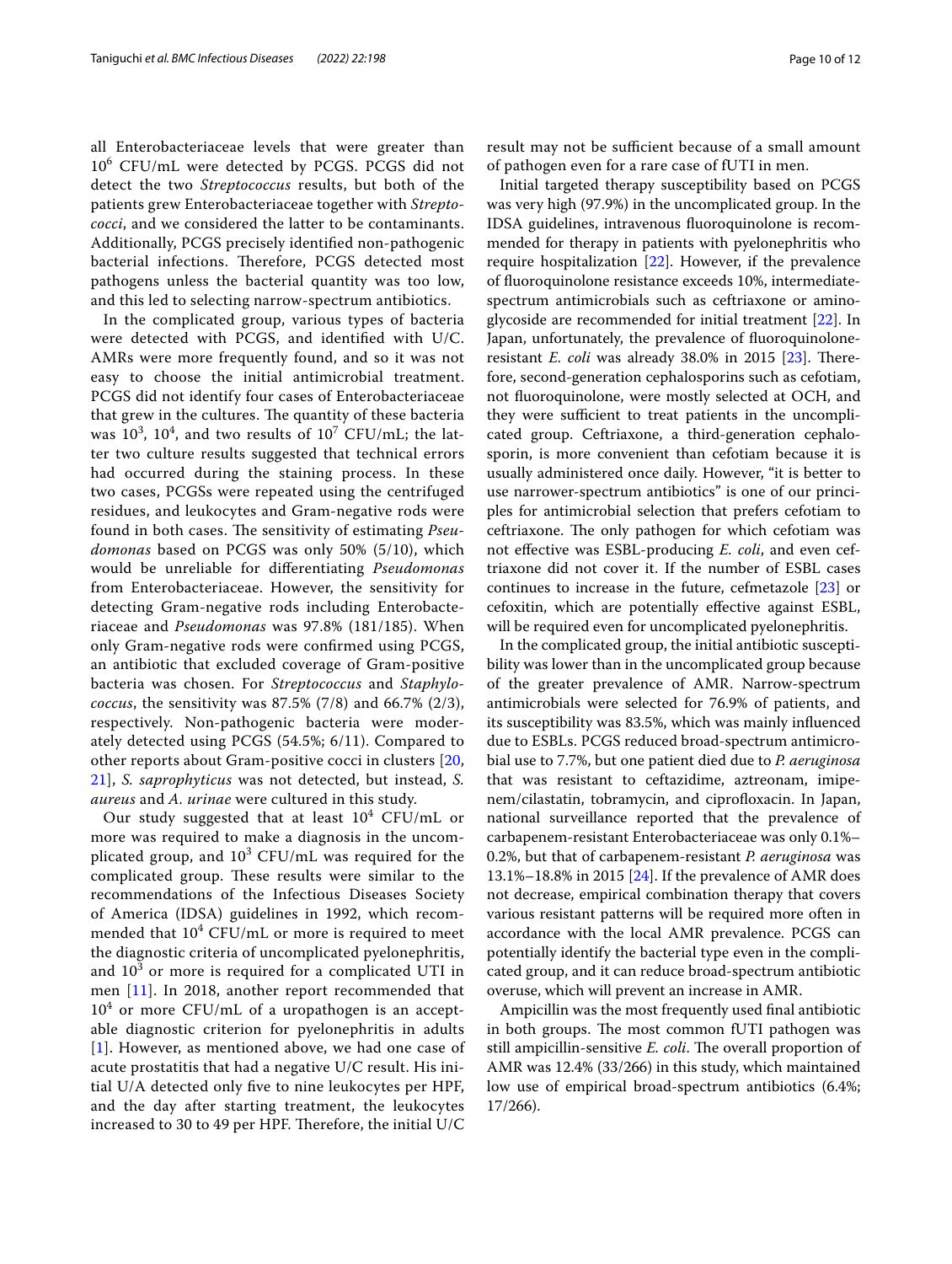This research has some limitations. First, this was a retrospective chart review study, and some information was missing. Second, our strategy is not directly applicable to other hospitals where clinicians are not familiar with Gram staining. PCGS is not a special technique, but it still requires a certain measure of training and experience. Third, our targeted therapies based on PCGS cannot be directly applied to other regions because the prevalence of AMR may be diferent between regions. Fourth, PCGS results were not compared with Gram staining results from the microbiology laboratory because of data insufficiency. Fifth, PCGS quality control was not evaluated in this study, although the utility of PCGS has been confrmed in several other studies from OCH [[7,](#page-10-6) [8,](#page-10-7) [14](#page-11-3), [25](#page-11-12)].

## **Conclusions**

Using PCGS with U/A led to a more precise fUTI diagnosis and encouraged clinicians to select narrowerspectrum antibiotics that showed high susceptibility. Urine PCGS could suppress the overuse of broad-spectrum antimicrobials, and it is advisable to include PCGS in all fUTI antimicrobial stewardship programs in adolescents and adults.

#### **Abbreviations**

AMR: Antimicrobial resistance; CFU: Colony-forming units; CI: Confdence interval; CVA: Costovertebral angle; ER: Emergency room; ESBL: Extendedspectrum beta-lactamase; fUTI: Febrile urinary tract infection; GNR: Gram-negative rods; GPC: Gram-positive cocci; HPF: High power feld; IDSA: Infectious Diseases Society of America; IQR: Interquartile range; OCH: Okinawa Chubu Hospital; PCGS: Point-of-care Gram stain; PSA: Prostate-specifc antigen; U/A: Urinalysis; U/C: Urine culture; UTI: Urinary tract infection; WBC: White blood cell.

## **Supplementary Information**

The online version contains supplementary material available at [https://doi.](https://doi.org/10.1186/s12879-022-07194-9) [org/10.1186/s12879-022-07194-9](https://doi.org/10.1186/s12879-022-07194-9).

<span id="page-10-10"></span>**Additional fle 1.** Original dataset.

#### **Acknowledgements**

We thank all trainee doctors at OCH who performed Gram staining in the ER; and Mr. Noriyasu Kogachi, Mr. Teruyuki Hachiman, Ms. Mariko Teruya and all the staff members of the Laboratory of Bacteriology at OCH for identifying bacterial pathogens. We are grateful to Dr Tomokazu Kishaba, the former chief of the Division of Infectious Diseases of OCH, who retired in 2006. He reviewed this article and gave us a great deal of useful advice.

#### **Authors' contributions**

All authors contributed to the study conception and design. Data collection was performed by all authors, and analysis was performed by TT. The frst draft of the manuscript was written by TT, and all authors commented on previous versions of the manuscript. All authors read and approved the fnal manuscript.

## **Funding**

No funds, grants, or other support was received.

## **Availability of data and materials**

The dataset supporting the conclusions of this article is included within the article and its Additional fle [1.](#page-10-10)

## **Declarations**

#### **Ethics approval and consent to participate**

The study proposal was approved by the Ethics Committee of OCH (No. 49, 2014). Because this was a retrospective observational study, and because Japanese national observational study guidelines did not require individual consent from subjects, the Ethics Committee of OCH waived the consent to participate for this study.

#### **Consent for publication**

Not applicable.

#### **Competing interests**

The authors declare that they have no competing interests.

#### **Author details**

<sup>1</sup> Division of Infectious Diseases, Department of Internal Medicine, Okinawa Chubu Hospital, 281 Miyazato, Uruma, Okinawa 904-2293, Japan. <sup>2</sup>Division of General Internal Medicine and Infectious Diseases, Hiroshima Prefectural Hospital, 1-5-54 Ujinakanda, Minamiku, Hiroshima 734-8530, Japan. <sup>3</sup>Division of General Internal Medicine and Infectious Diseases, Sakibana Hospital, 1-3-30 Nozomino, Izumi, Osaka 594-1105, Japan.

Received: 19 December 2021 Accepted: 21 February 2022 Published online: 01 March 2022

#### **References**

- <span id="page-10-0"></span>1. Johnson JR, Russo TA. Acute pyelonephritis in adults. New Engl J Med. 2018;378(1):48–59. [https://doi.org/10.1056/NEJMcp1702758.](https://doi.org/10.1056/NEJMcp1702758)
- <span id="page-10-1"></span>2. van Nieuwkoop C, van der Starre WE, Stalenhoef JE, van Aartrijk AM, van der Reijden TJ, Vollaard AM, et al. Treatment duration of febrile urinary tract infection: a pragmatic randomized, double-blind, placebo-controlled non-inferiority trial in men and women. BMC Med. 2017;15(1):70. [https://doi.org/10.1186/s12916-017-0835-3.](https://doi.org/10.1186/s12916-017-0835-3)
- <span id="page-10-2"></span>3. Wilson ML, Gaido L. Laboratory diagnosis of urinary tract infections in adult patients. Clin Infect Dis. 2004;38(8):1150–8. [https://doi.org/10.1086/](https://doi.org/10.1086/383029) [383029.](https://doi.org/10.1086/383029)
- <span id="page-10-3"></span>4. Grigoryan L, Trautner BW, Gupta K. Diagnosis and management of urinary tract infections in the outpatient setting: a review. JAMA. 2014;312(16):1677–84. [https://doi.org/10.1001/jama.2014.12842.](https://doi.org/10.1001/jama.2014.12842)
- <span id="page-10-4"></span>5. Bennett JE, Blaser MJ. Mandell, Douglas, and Bennett's principles and practice of infectious diseases. 9th ed. Amsterdam: Elsevier; 2019. p. 979–89.
- <span id="page-10-5"></span>6. Kuijper EJ, van der Meer J, de Jong MD, Speelman P, Dankert J. Usefulness of Gram stain for diagnosis of lower respiratory tract infection or urinary tract infection and as an aid in guiding treatment. Eur J Clin Microbiol Infect Dis. 2003;22(4):228–34. [https://doi.org/10.1007/s10096-003-0892-8.](https://doi.org/10.1007/s10096-003-0892-8)
- <span id="page-10-6"></span>7. Taniguchi T, Tsuha S, Shiiki S, Narita M. Gram-stain-based antimicrobial selection reduces cost and overuse compared with Japanese guidelines. BMC Infect Dis. 2015;15:458.<https://doi.org/10.1186/s12879-015-1203-6>.
- <span id="page-10-7"></span>8. Yodoshi T, Matsushima M, Taniguchi T, Kinjo S. Utility of point-of-care Gram stain by physicians for urinary tract infection in children ≤36 months. Medicine. 2019;98(14): e15101. [https://doi.org/10.1097/md.](https://doi.org/10.1097/md.0000000000015101) [0000000000015101](https://doi.org/10.1097/md.0000000000015101).
- <span id="page-10-8"></span>9. Schaeffer AJ, Nicolle LE. Urinary tract infections in older men. N Engl J Med. 2016;374(6):562–71. [https://doi.org/10.1056/NEJMcp1503950.](https://doi.org/10.1056/NEJMcp1503950)
- <span id="page-10-9"></span>10. Taniguchi T, Tsuha S, Shiiki S, Narita M. High positivity of blood cultures obtained within two hours after shaking chills. Int J Infect Dis. 2018;76:23–8. <https://doi.org/10.1016/j.ijid.2018.07.020>.